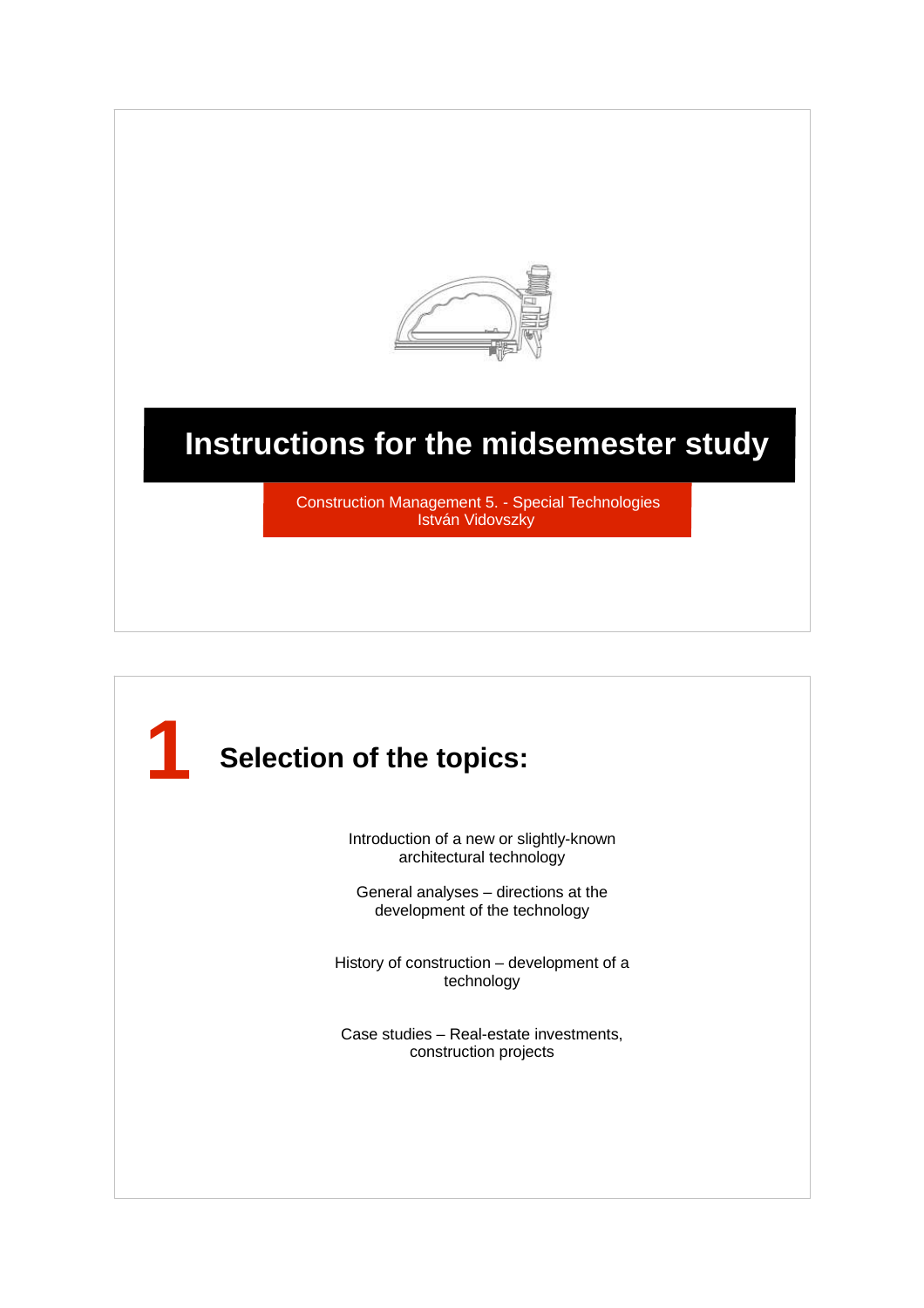# **2 Requirement:**

- proper, professional content, min 8 page of text

- min 12 / max 15 pages

- proper sources

## **3 Expected content:** - table of content - introduction – justification of the choice of the topic - data - general analyses - conclusions - references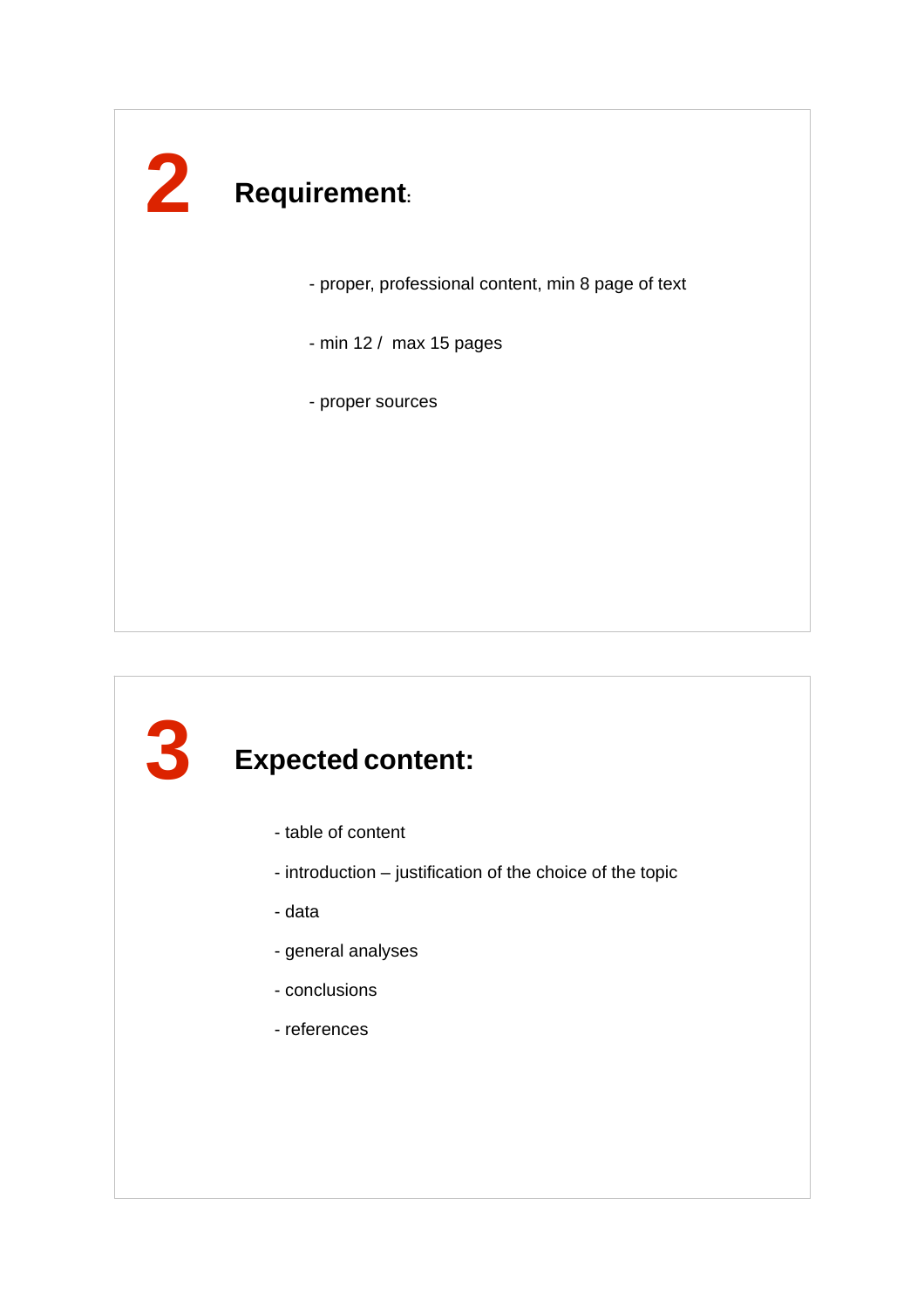## **4 Literature:**

Sources:

- at least 3 sources
- critical analyses of the sources

Way of citation:

- scientific paper
- book
- note, study
- website
- full text citation
- original source

### **5 Citation (general):**

#### **Book:**

Smith, J.: Traditional structures. Noban & Notes, York, 2013.

#### **Book chapter:**

Mcperson, R.: Arches. pp.45-89 In: Traditional structures. Noban & Notes, York, 2013.

#### **Scientific paper:**

Simeon, H.: Techniques in the ancient Egypt. pp.123-127 In: Journal of Construction Theory 12 (**34**) 1999.

### **Online information:**

Zimmermann, Karl : Eisenbalken. http:// www.eisenarchitektur.de 2013.09.13